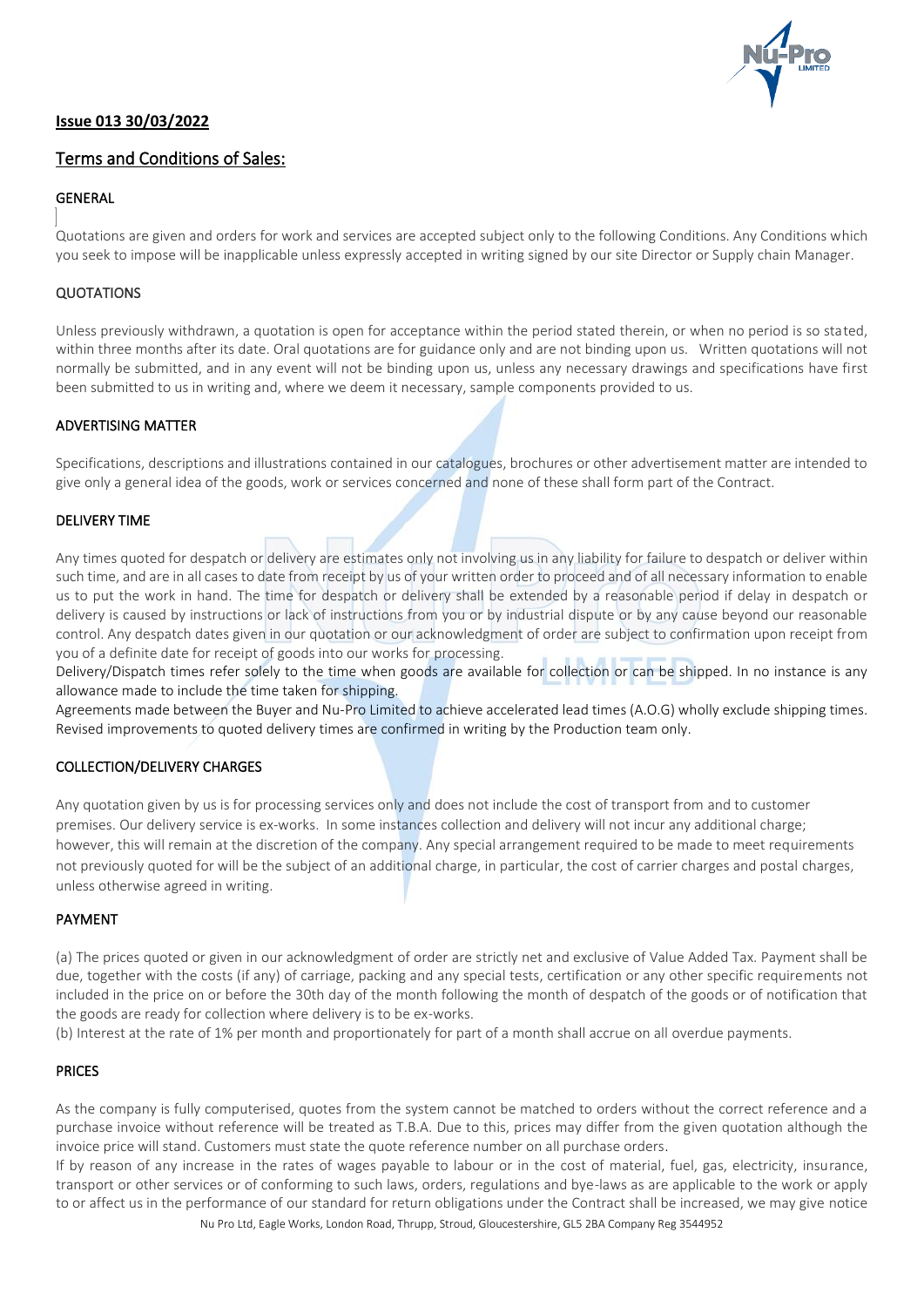

in writing to you increasing the contract price to such amount as is stated in the notice. Any increased price shall be payable as from the date of the notice as if it were the original contract price, and a price so increased may from time to time subsequently be further increased in similar manner. Provided, however, that if within 8 days after receipt of any such notice, you give notice in writing to us to cancel the balance of the Contract, we shall be entitled to complete and charge for any such articles as we have begun to treat at the time of receipt of notice from you at the price prevailing immediately prior to the date when notice of increase was given.

For orders placed on the 1st May 2022 or after, the company reserves the right to include an Energy Surcharge on invoices. This cost shall be added to the invoice balance prior to VAT and the invoice shall be deemed payable in full

#### LIEN

For so long as any account remains unpaid we shall have an absolute right of lien upon any of your goods that may be in our possession or under our control and we may enforce such lien whenever and to the extent that any payment is three months' overdue without previous notice to you.

#### **STANDARDS**

(a) Unless otherwise agreed in writing the quality and finish of work shall be such as will provide a reasonable service in compliance with the generally recognised standards in the trade for the class of work, type, quality and finish of the product concerned. (b) We can accept no liability under paragraph (a) of this clause (whether any defect is apparent on inspection or not) unless a written claim is made within 14 days of the receipt of the goods stating the alleged defect in standard or in quality of work or finish whereby the goods are not in accordance with the Contract and a reasonable number of articles exhibiting the defect or defects complained of is or are apparent are forwarded to us for inspection within the said period and we are given the opportunity to remedy any such defect or defects.

#### **TESTS**

Our products and work are carefully inspected and where applicable submitted to standard tests before despatch. Special tests not identified in our acknowledgment of order will be charged for. In the case of destructive tests such as hardness and adhesion, these would include the provision of suitable test pieces and their processing but will not be carried out unless we are specifically instructed to do so in identified batches. In such cases, provision of agreed suitable test pieces will be your responsibility unless otherwise agreed.

#### **PERFORMANCE**

We will accept no liability for failure to attain any performance figures quoted by us unless we have specifically guaranteed them in the Contract. If the performance figures obtained on any test provided for in the Contract are outside the acceptance limits specified therein, you will be entitled to reject the goods, but before rejecting the goods and claiming, within the provisions of clause 18, you will give us reasonable time and opportunity to rectify their performance. You assume responsibility that processes stipulated by you are sufficient and suitable for your purpose save insofar as your stipulations are in accordance with our advice.

#### **MATCHING**

We shall be under no obligation to ensure that any goods or components or parts are an exact match or that one batch exactly matches another, whether the colour or finish are defined by reference to a sample or by description. Where a colour or finish is specified in the Contract by reference to a sample or description, you shall accept as complying with the Contract all parts which are a commercial match with the sample or correspond with the description, as the case may be, and a commercial match with each other in accordance with the standard generally recognised in the trade. We shall be under no liability for any failure to provide a commercial match if failure is due wholly or partly to differences in the materials from which the respective goods, components or parts are made or to any process or treatment to which the same have previously been submitted.

#### DEFECTS

We shall be under no liability howsoever arising in respect of any defect appearing in any goods, component or parts (including failure to provide colour matching between different batches) at any time which is due or partly due to the material of which the same is made, its design or method of manufacture, or any process or treatment applied thereto by any person other than ourselves.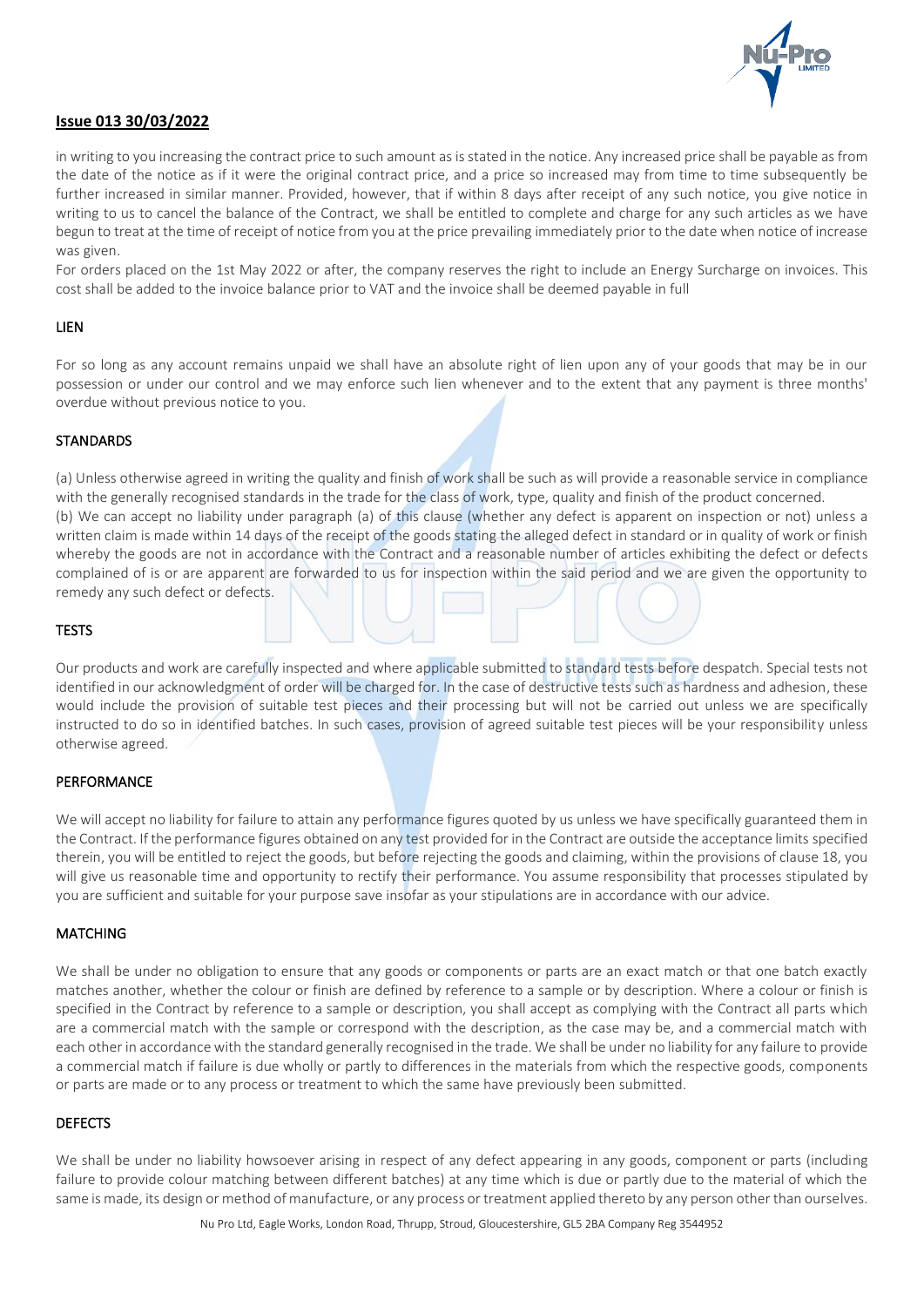

We undertake to make good free of charge any defects which, under proper use, appear in goods, components or parts the subject of the Contract within a period of six months after leaving our works or half their average working life whichever is the shorter, and which are due to faulty materials, workmanship or design (other than materials or workmanship or design provided or specified by you) provided there has been no maltreatment thereof and provided further that we are notified in writing immediately such defects appear and the defective parts are returned to us for rectification.

This undertaking shall be accepted by you in lieu of any warranty or condition implied by law as to the quality or fitness for any particular purpose of such goods, components and parts or as to the manner in which work is done and save as provided in this clause we shall be under no liability, whether for breach of contract or of statutory duty, in tort (including but not limited to negligence) or otherwise in respect of any defects therein or for any service or advice in relation thereto or for any injury (other than death or personal injury caused by negligence on our part as defined in the Unfair Contract Terms Act, 1977) or for any loss or damage resulting from such defects or from any work done in connection therewith.

#### IMPORT / EXPORT CONTRACTS

In the case of goods imported into the United Kingdom to enable Nu-Pro Limited to provide services at the Buyers request it is the responsibility of the Buyer to ensure the goods are declared as a temporary import or imported via Nu-Pro's IP/IPR Authorisation. By doing so the Buyer and Nu-Pro Limited will avoid the need for any Duty or VAT to be levied on such an import consignment. Should the Buyer choose not to import by either of these means then Nu-Pro Limited will advise the Buyer of any attributed costs and apply these to the consignment prior to shipping.

The Buyer shall provide Nu-Pro Limited, prior to receipt of the goods, copies of the Waybill for shipping and Customs Entry (SAD) document for the incoming consignment.

In the case of goods or work for export we will give you reasonable opportunity to inspect and test the same at our works before despatch and we shall not be liable for any defects whatsoever howsoever arising after such an opportunity has been given and the goods have been despatched.

**I IMITED** 

We will not be held responsible for return transportation.

#### EXTRAS

The prices given in our acknowledgment of order include only for such work and services as are specified therein. The extra cost of any work not specifically required by the Contract shall be added to the Contract price and paid for accordingly and all such work shall be carried out subject to these Conditions.

#### LOSS OR DAMAGE IN TRANSIT

We shall be under no liability for any loss or damage in transit unless due to negligence on our part or that of our servants or agents and then only if notice in writing of such loss or damage is received by us within 7 working days after delivery or where delivery is made by our own transport, within a reasonable time after receipt of the advice note. Any claims for non-delivery must be made within 10 days after receipt of the advice note.

#### PACKAGING

Items despatched to us for processing should be suitably packed having regard, inter alia, to their manufacturing tolerances, quality and the inherent value of the items in question. We assume that you are expert in the preparation of your goods for shipment. We will use the same packing where practical and packed to at least a good standard for return to you. Any additional packing, whether required by you, or deemed necessary by us to protect the work, will be chargeable.

#### **INSURANCE**

We shall insure the goods against loss and damage limited to our (limitation of liability clause). At the time of receiving an order or at the time of being awarded a contract. The incidents are limited to fire, lightning, storm, tempest, water damage, earth quake, riot, civil commotion and malicious damage, and accidental damage including theft occasioned by forceful entry/exit to the building.